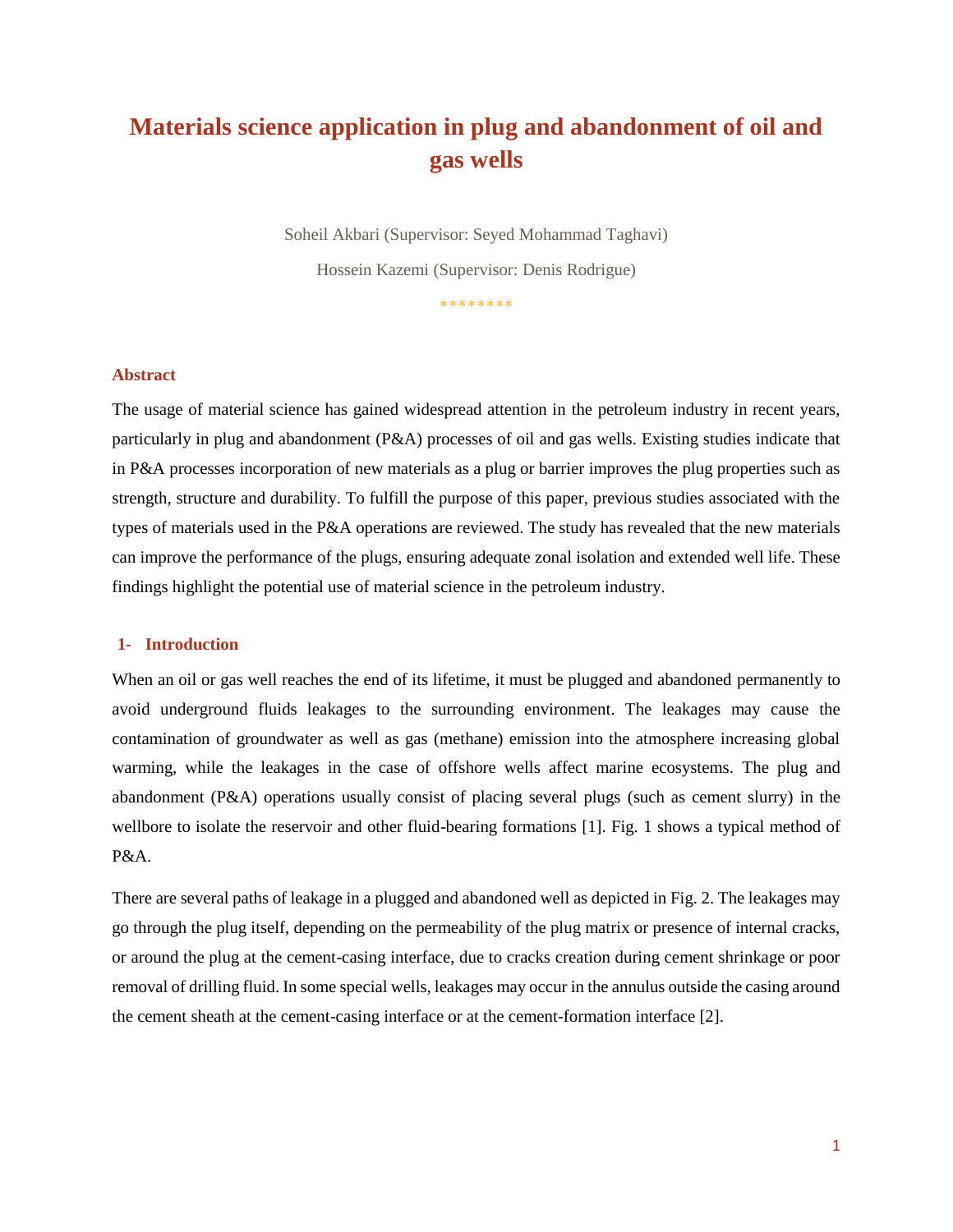

**Figure 1. A sequence of schematic images of the cement plug placement in the P&A process: (a) initial well condition, typically full of in-situ fluid (drilling mud); (b) a bridge plug is placed, and a dump bailer injects the cement slurry on the bridge plug; and (c) the in-situ fluid is replaced by the cement slurry [1].**



**Figure 2. Schematic of potential leakage paths through or around the cement plug in an abandoned well [2].** 

Over time Portland cement has become the prime plugging material used for P&A because of low cost, user-friendly and commercially availability of Portland cement. However, researchers have searched for alternatives to Portland cement to improve properties relating to chemical shrinkage, thermal instability, long-term volume and chemical instability, cracking, durability in corrosive environments, low ductility, and degradation of properties due to contamination with other fluids such as drilling fluid.

Although Portland cement is by far the most commonly used plugging material, there are other types of alternative and emerging plugging materials that have been suggested such as thermosetting polymers, metals, and inorganic polymers (geopolymers) [3]. In this paper, a description of some of these materials is given, with an emphasis on Portland cement.

# **2- Plugging materials for P&A**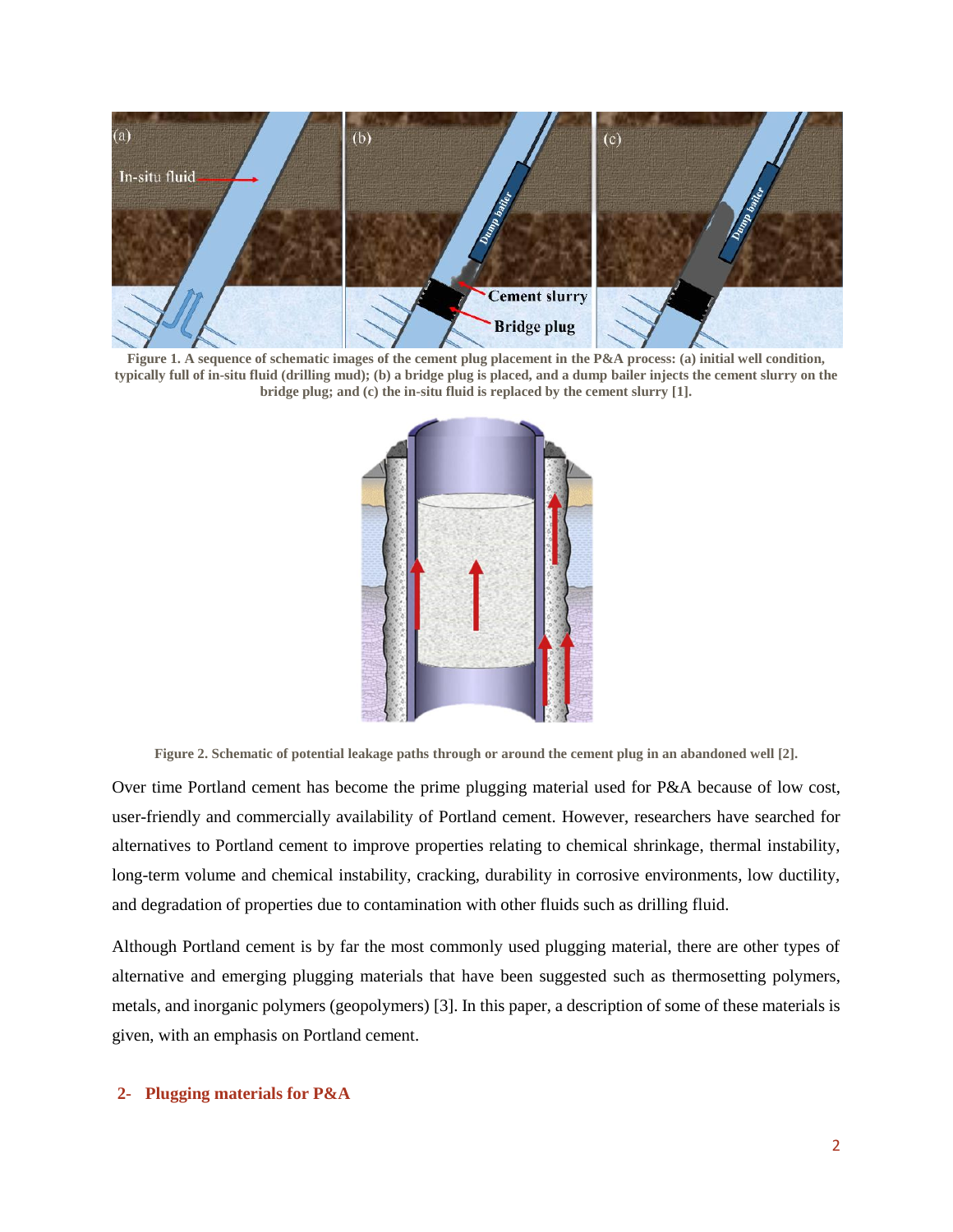The main functional characteristics of plugging materials are low permeability or impermeable, long-term durability at downhole conditions, non-shrinking, ductile or non-brittle, resistance to downhole fluids and gases, and sufficient bonding to casing and formation [4]. Any new plugging material designed for permanent P&A needs to be qualified before being applied in the field. The qualification process may be based on a systematic approach including experimental work and theoretical analysis. The qualification process includes preparation of the material and its placement, verification of its intended function when it is in place, and its durability at downhole conditions. Throughout time and with the development of material science, different types of plugging materials have been developed which are introduced in the following subsections.

#### **2-1- Portland cement**

The major components of Portland cement are CaO,  $SiO_2$ ,  $Al_2O_3$ , and  $Fe_2O_3$ . When the cement is mixed with water and sufficiently over-saturated, some curing reactions occur and the mixture starts to form and build strength, i.e. the cement sets to become a solid material.

Portland cement is rarely used as neat cement without any additives, so a description of cement is incomplete without mentioning necessary additives. These include [5]:

- Retarder: is added to increase the setting time of cement to allow for longer pump times and/or the removal of the tubing used to place the cement.
- Accelerator: is used to decrease the setting time. These are used in wells to allow the cement to set up faster to avoid gas or fluid channelling, to prevent backflow in the tubing and when plugging the additive can shorten the wait time between plugs.
- Lost Circulation Material (LCM): is added to reduce the loss of cement to the formation before hardening.
- Weighting additives: are added to increase the density of cement to resist higher formation pressures. Materials such as barite and sand are used as weighting materials.
- Light weight additives: are added to reduce the cement density and thereby lessen the chances of losing cement to high-permeability or low fracture-gradient formations. Materials such as gel and foam are used to lighten cement slurry.
- Water loss additives: are added to reduce the water loss rate from the cement slurry. By reducing water loss before setting, the cement can harden properly and avoid premature drying which can decrease the strength of the cement.

These additives will affect both the short- and long-term properties of the placed cement volume.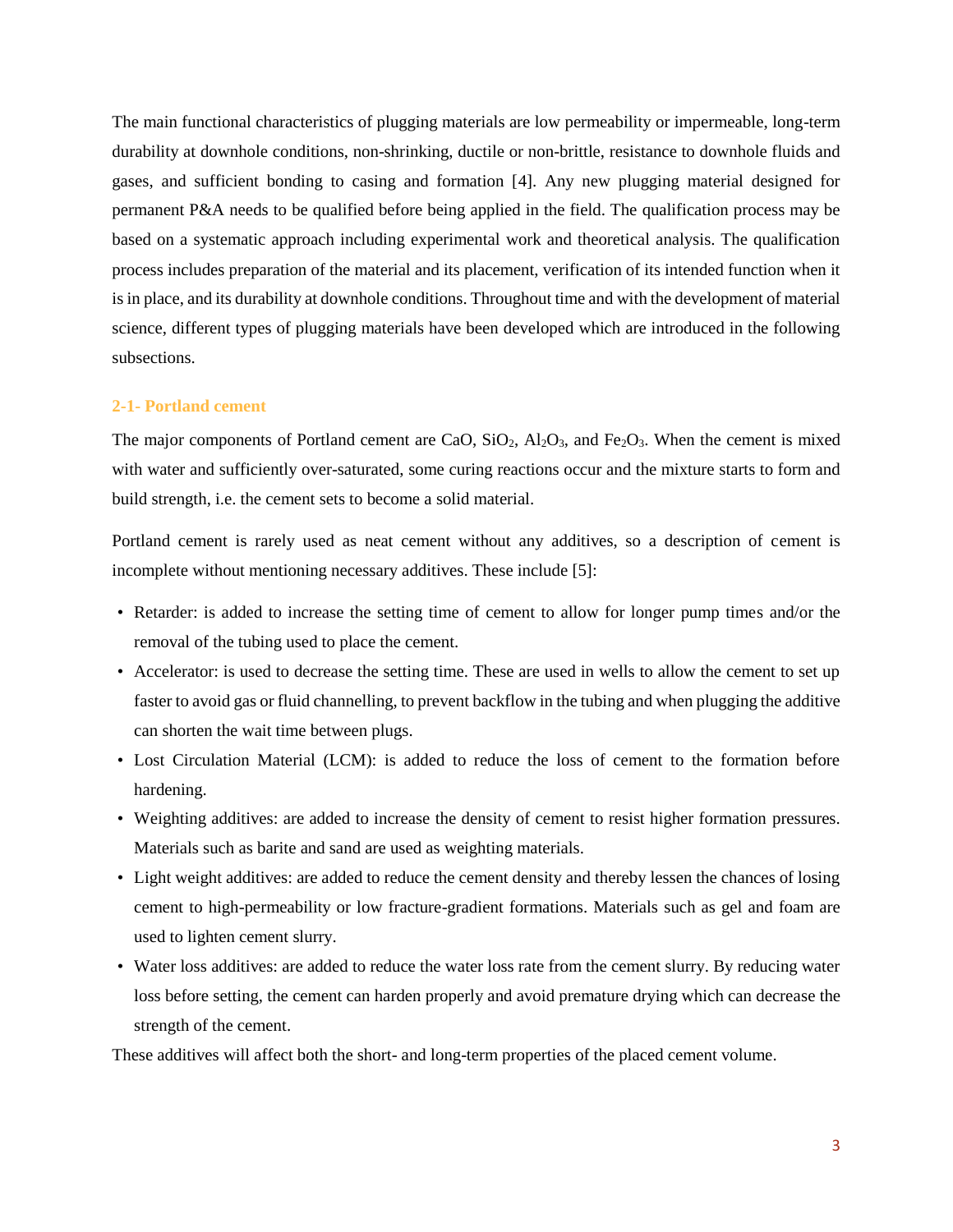The rheological behavior of the cement slurry depends on several factors including the water-cement ratio, size, and shape of cement grains, the chemical composition of the cement and the relative distribution of its components at the surface of cement grains, presence of additives, mixing and testing procedures. The concentration and shape of solid particles have also a significant effect on the rheological properties of the cement slurry. The yield stress and viscosity of cement slurry usually increase as the cement becomes fine, and also as the particle concentration increases. It has been observed that the flow of cement slurries show very complex rheological behavior. They have yield stress, they show shear-thinning and sometimes shearthickening behavior, and they have time-dependent rheological properties. However, for practical oilfield purposes, cement slurries are invariably represented by time-independent models. Several shear stressstrain rate relationships have been developed for rheological properties of cement-based systems, among which the power-law (Eq. 1), Bingham (Eq. 2), and the Herschel-Bulkley (Eq. 3) models are the most commonly used in the well-cementing industry [6].

$$
\tau = k\dot{\gamma}^n \tag{1}
$$

$$
\tau = \tau_0 + k\dot{\gamma} \tag{2}
$$

$$
\tau = \tau_0 + k\dot{\gamma}^n \tag{3}
$$

<span id="page-3-0"></span>Where  $\tau$ ,  $\tau_0$ ,  $\dot{\gamma}$ , k, n are shear stress, yield stress, shear rate, consistency index, and flow index, respectively. Additional complex three-parameter models have also been defined for predicting the behaviors of the cement slurries. These models combine both Newtonian and non-Newtonian features to define the behaviors of fluids properly [\(Table 1\)](#page-3-0).

| <b>Flow models</b> | <b>Equation</b>                               |     |
|--------------------|-----------------------------------------------|-----|
| Casson             | $\tau^{0.5} = \tau_{0+} k \dot{\gamma}^{0.5}$ |     |
| Sisko              | $\tau = a(\dot{\gamma}) + b(\dot{\gamma}^n)$  | (5) |
| Robertson–Stiff    | $\tau = k (\tau_0 + \dot{\gamma})^n$          |     |

**Table 1. Some rheological models for cement slurry [7].**

#### **2-2- Thermosetting Polymers**

Thermosetting materials, also known as thermoset polymers, are organic compounds which are characterized by their three-dimensional structures and low molecular weight (<10000 g/mol). Thermosetting polymers (resins) are particle-free fluids, which solidify into an impermeable material upon curing. The curing process is temperature-activated and occurs at a predefined temperature. In addition, viscosity and density can be tailored for various applications by the addition of particles. Thermosetting polymers are cross-linked to one another, Fig. 3, and due to the cross-links, these materials develop strength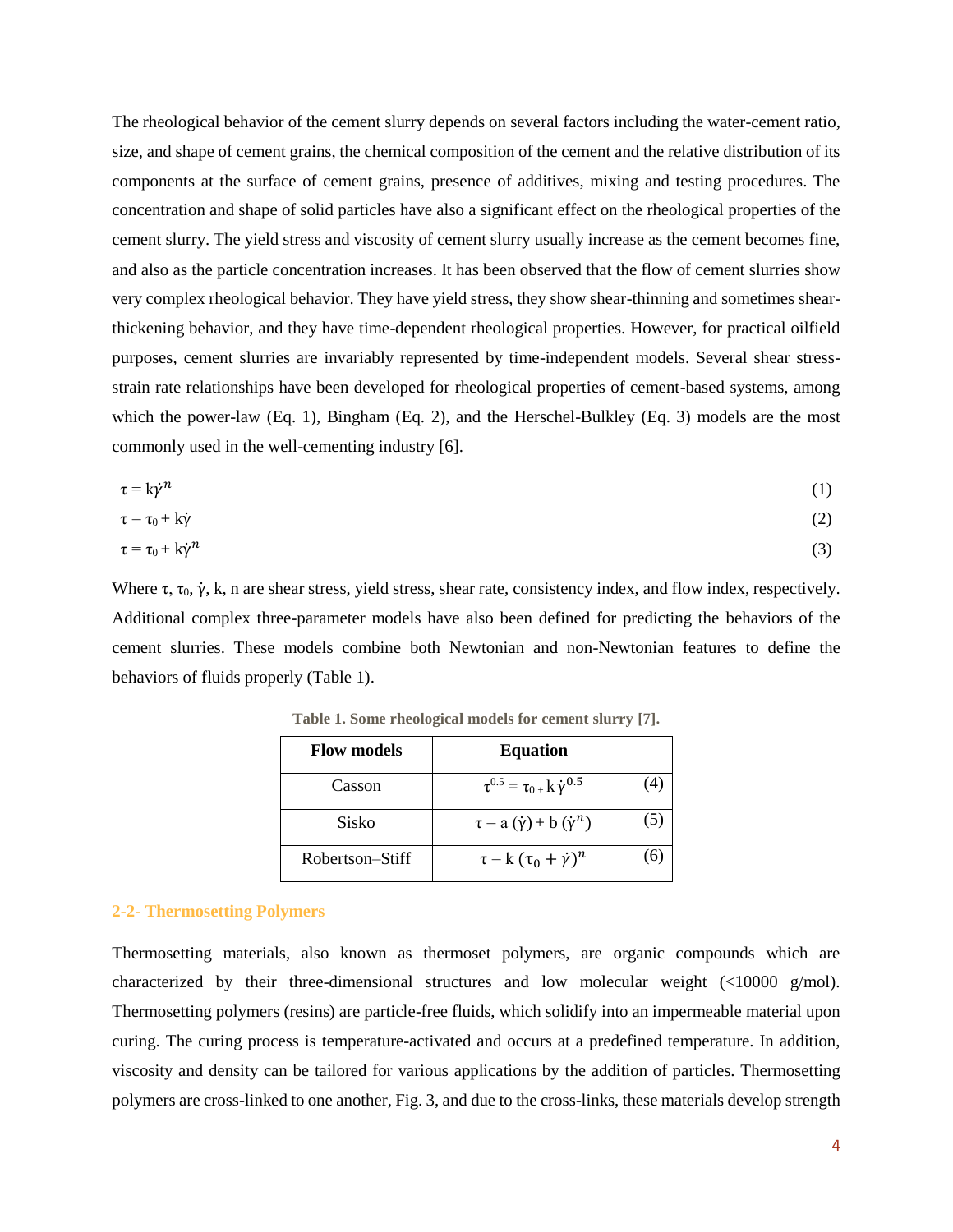[8]. The cross-links can break by heating or chemical interaction; however, to break these bonds the conditions need to be severe.



**Figure 3. Structure of thermosetting polymers made of macromolecules and monomers [8].**

The stability of thermosetting materials depends on the density of cross-links and aromatic content of the polymer. These materials are usually brittle in solid state and their brittleness is a function of polymer and curing pressure and temperature. They have also some other disadvantages such as interaction with brine and depolymerization, the issue regarding toxicity, deterioration in contact with a high-pH medium, and chemical shrinkage. On the other hand, there are some benefits in using these materials such as strong bond to formation and casing, proper mechanical properties, chemically inert to wellbore fluids and formations, low setting time, high tensile strength, and solid free (no grains).

### **2-3- Inorganic polymers**

Inorganic polymers, broadly known as geopolymers, are a type of inorganic, rock-like materials that can be described as artificial stone. Owing to long chains and repeating units in the structure, they are polymers but having alkali-activated tetrahedral aluminosilicate minerals instead of carbon element, with the low calcium content. Geopolymers are based on different raw materials (i.e. precursor materials) such as fly ash, kaolinite and various types of rocks. By varying the type of raw material, different types of geopolymers with selected properties can be obtained. Properties such as low shrinkage, low permeability, strength development, stability at elevated temperatures, and tolerance to contamination with oil-based drilling fluids, suggest geopolymers to be an alternative to Portland cement for many oil well plugging applications ( $P&A$ ). There are currently some unanswered questions regarding their usability, such as controlling pumpability while optimizing waiting on the setting. In addition, self-healing properties of geopolymer solutions were observed which may be beneficial from a long-term perspective [9].

# **2-4- Metals**

There are some types of metals with a low melting point which have been suggested as permanent plugging materials including metal Bismuth, Gallium, Antimony, or low-melt-point eutectic alloys (Cerro alloys) [3]. The most known eutectic alloy in the petroleum industry is bismuth-based alloy. Bismuth is brittle and a very weak radioactive material. Bismuth alloys have a melting point of 174 °F at ambient pressure. The bismuth-based alloys used in permanent P&A have very low permeability or are impermeable. These metals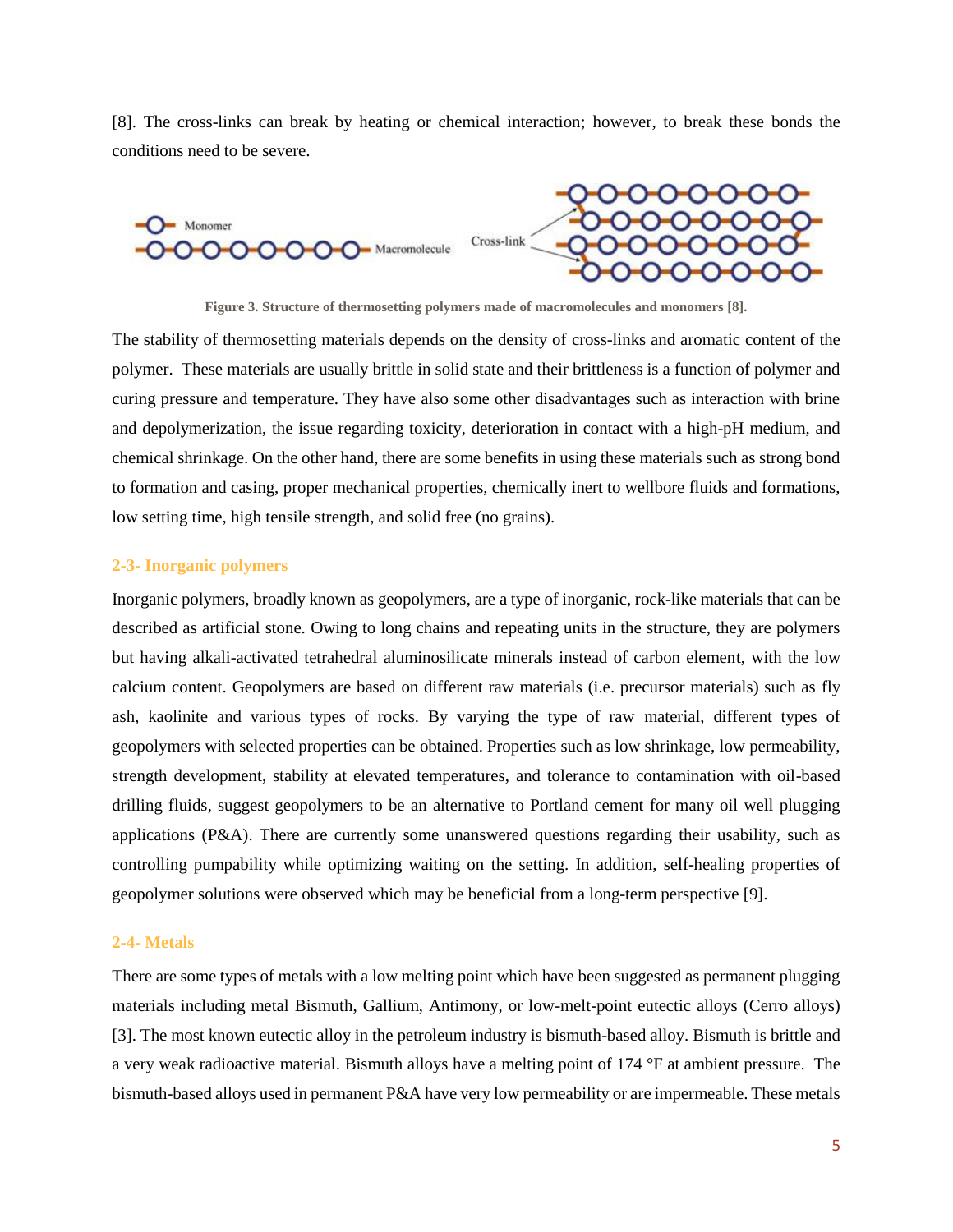are placed in the desired area through inexpensive operations. Controlling vertical heat propagation during the metal plug placement is arduous and the maximum length of the plug is limited. Also, these plugs are toxic if mercury or lead is used in the alloy.

#### **2-5- Thermite**

Recently, low melting point metals like thermite have been examined to permanently plug wells [10]. In this method, a thermite plug is burning slowly at the desired depth, which is an exothermic reaction that temperature rises dramatically. The reactants melt through the wellbore, including casing, cement and formation, and bond with the surrounding rock formation. After cooling, the result will be a solid and impermeable barrier that extends across the full cross-section of the well. This concept is a changing P&A technology if it works as intended. At present, the technology is still under development and is being tested and validated. A potential drawback and current concern are whether the rock around the formed plug is damaged; i.e., if any leak paths are created around the plug after cooling.

### **3- Conclusion**

This review study focuses on the application of material science in the P&A operations of oil and gas wells. The study shows that the science of plugging materials has a high potential to enhance the efficiency of P&A operations to ensure adequate zonal isolation.

Based on the review made, studies show that a wide range of properties that make plugging material so useful, such physical and chemical characteristics, can also cause potential problems if the material is not properly used. Hence, further researches and studies are needed to improve and enhance the efficiency of plugging materials as well as clarify some environmental and health-related effects of them.

#### **References**

[1] Akbari, S. and Taghavi, S.M., 2020. Injection of a heavy fluid into a light fluid in a closed-end pipe. *Physics of Fluids*, *32*(6), p.063302.

[2] Vrålstad, T., Saasen, A., Fjær, E., Øia, T., Ytrehus, J.D. and Khalifeh, M., 2019. Plug & abandonment of offshore wells: Ensuring long-term well integrity and cost-efficiency. *Journal of Petroleum Science and Engineering*, *173*, pp.478-491.

[3] Khalifeh, M. and Saasen, A., 2020. *Introduction to Permanent Plug and Abandonment of Wells* (p. 273). Springer Nature.

[4] Trudel, E., Bizhani, M., Zare, M. and Frigaard, I.A., 2019. Plug and abandonment practices and trends: A British Columbia perspective. *Journal of Petroleum Science and Engineering*, *183*, p.106417.

[5] Nelson, E.B. ed., 1990. *Well cementing*. Newnes.

[6] Akbari, S. and Hashemabadi, S.H., 2017. Temperature and pressure effects of drilling fluid on cutting transport using CFD simulations. *Asia*‐ *Pacific Journal of Chemical Engineering*, *12*(6), pp.980-992.